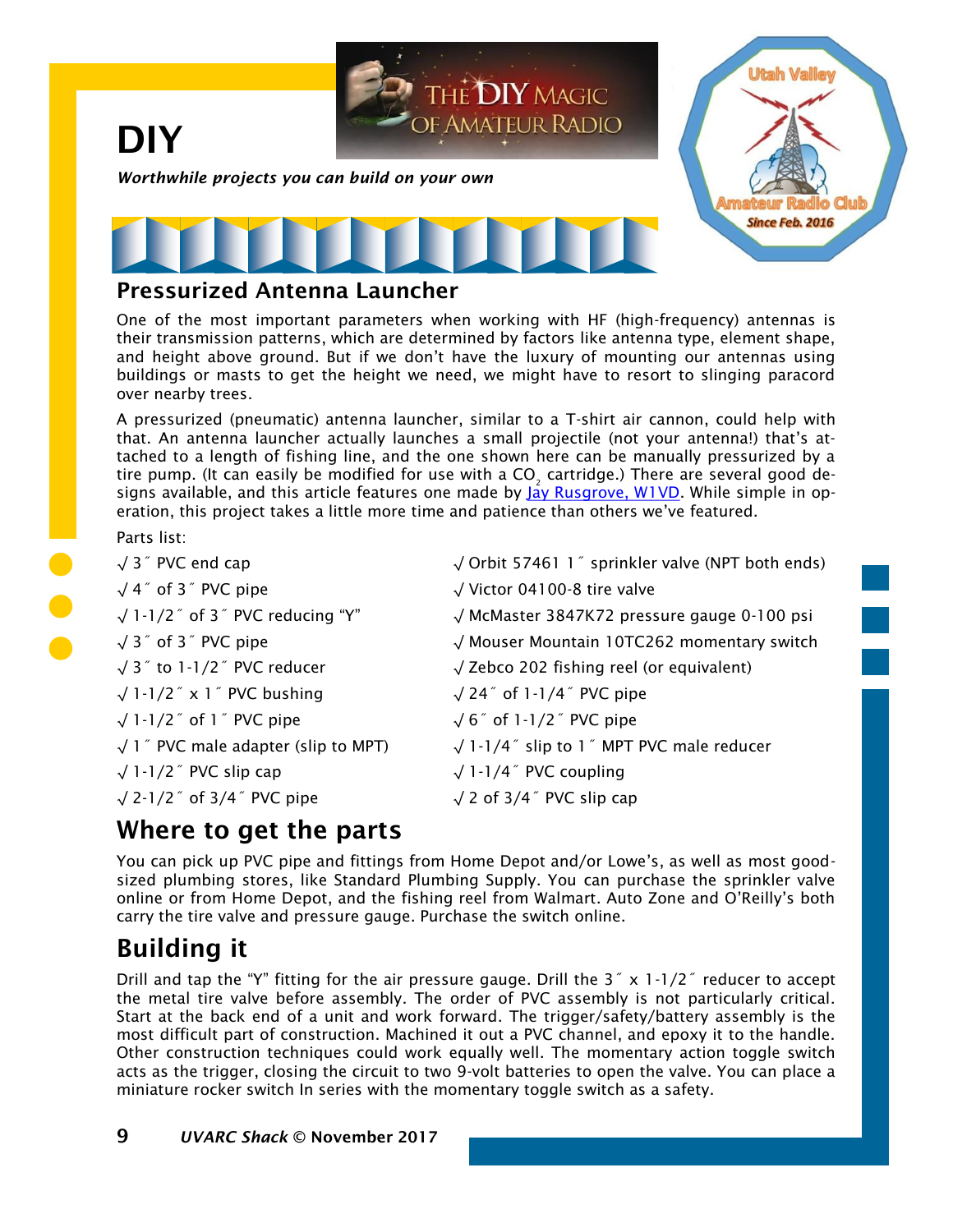

Epoxy the fishing reel to the 1-1/4˝ coupling. Contour the bottom of the fishing reel mount to approximately the same radius as the coupling. You can do this with a drum sander or alternatively, a piece of sandpaper wrapped around the coupling.

Glue one end cap of the projectile  $3/4$ <sup>"</sup> PVC, but leave the other end unglued, to allow you to add weight to it, as needed. Drill two small holes in the end of the cemented on cap, then push a cut off paper clip through the holes, with the wires simply bent over inside (best to do this before gluing the cap). This forms a 'low profile' loop on the outside of the projectile. Tie one end of the fishing line to a standard fishing barrel swivel, then attach it to the loop on the projectile.



# Legal, BTW

The Bureau of Alcohol, Tobacco and Firearms has determined that pneumatic launchers are not firearms. Check your local regulations that affect the use of such devices. A letter from the BATF on this subject can be found at<http://www.spudtech.com/content.asp?id=13>